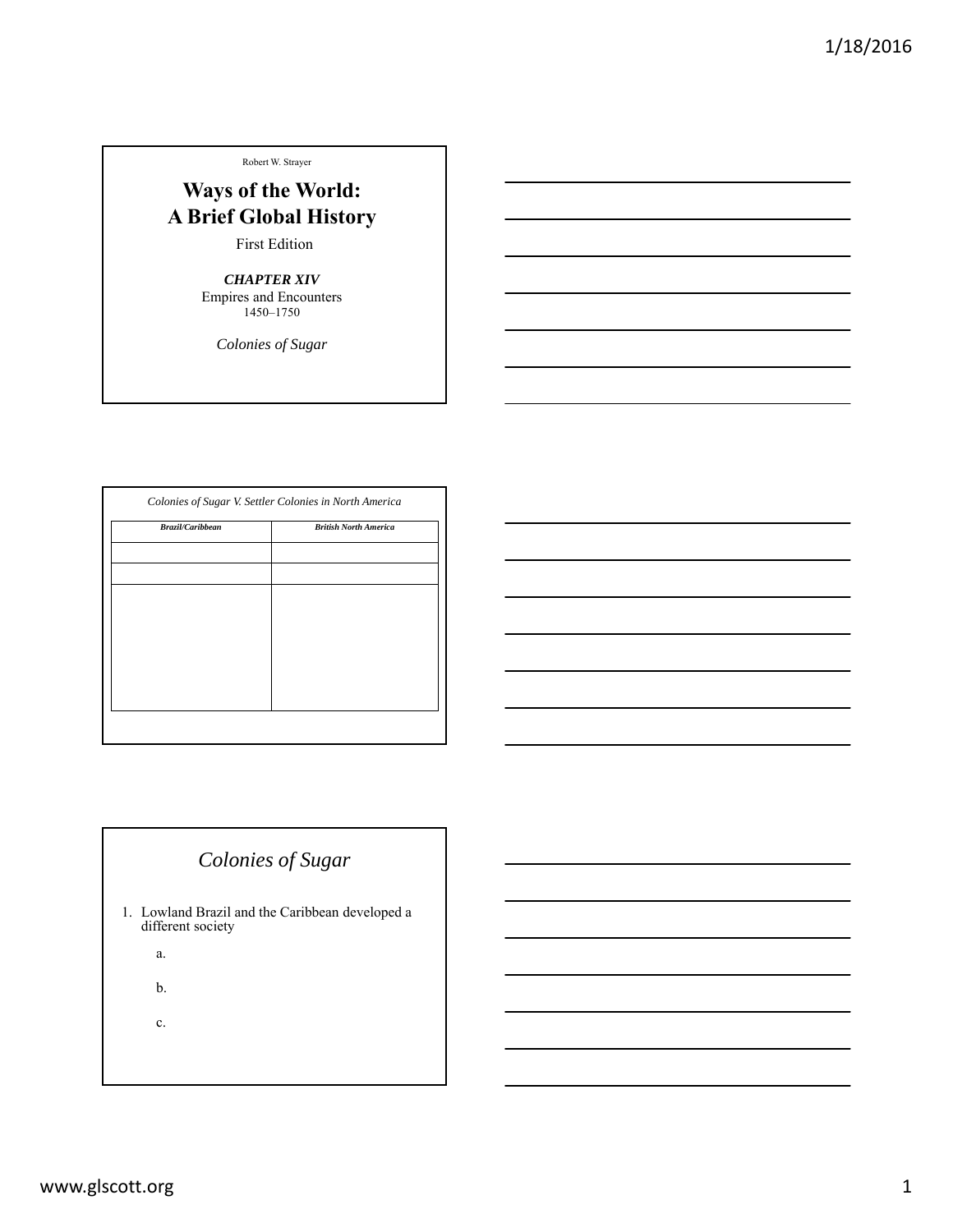- 2. Arabs introduced large-scale sugar production to the Mediterranean
	- a. Europeans transferred it to Atlantic islands and Americas
	- b. Portuguese on Brazilian coast dominated the world sugar market 1570–1670
	- c. Then British, French, and Dutch in the Caribbean broke the Portuguese monopoly

- 3. Sugar transformed Brazil and the Caribbean
	- a. Production was labor intensive, worked best on large scale
	- b. Can be called the first modern industry
	- c. Had always been produced with massive use of slave labor



- d. Indians of the area were almost totally wiped out or fled
- e. Planters turned to African slaves

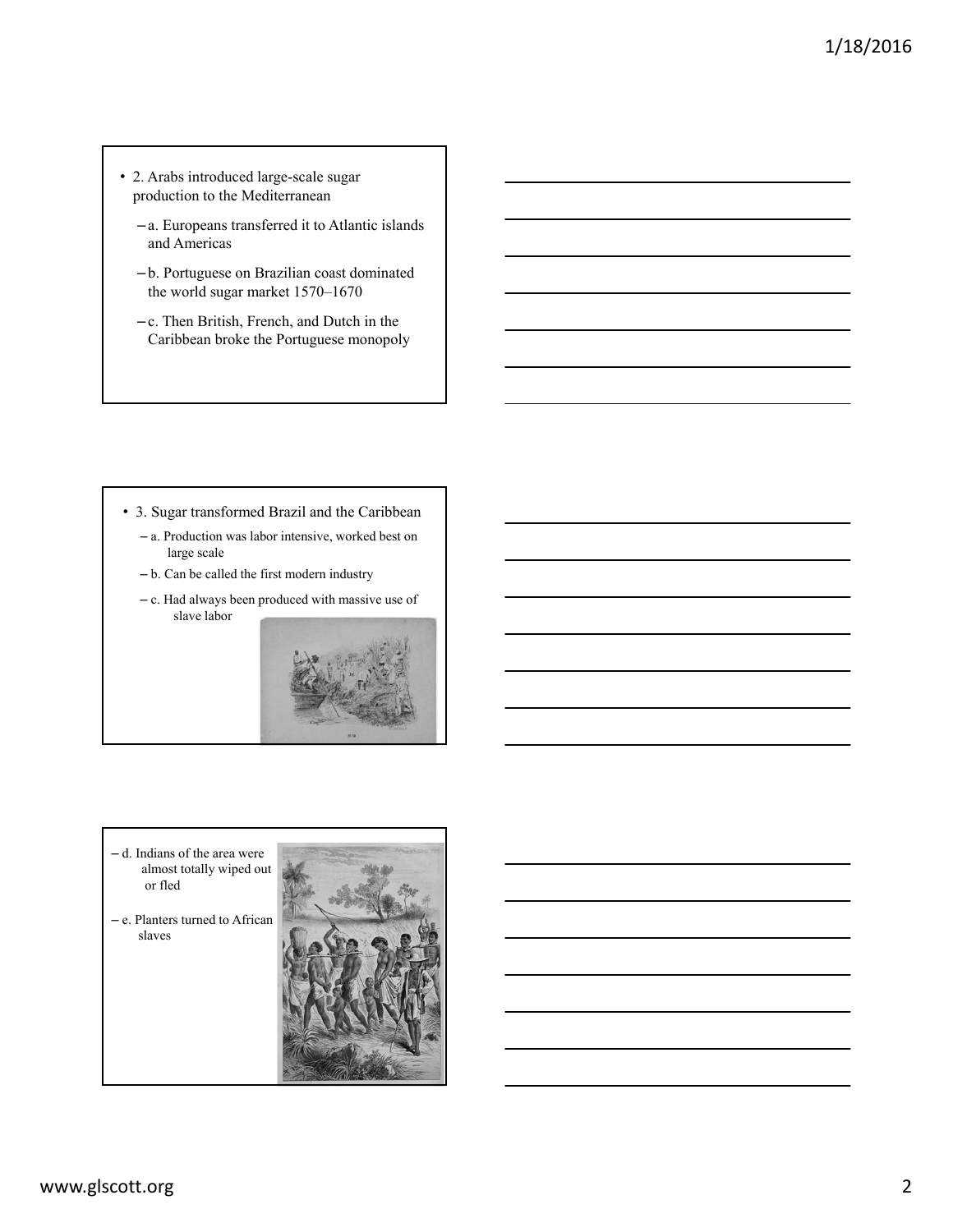- 4. Much more of Brazilian and Caribbean society was of African descent
- 5. Large mixed-race population provided much of urban skilled workforce and supervisors in sugar industry

- 6. Plantation complex based on African slavery spread to southern parts of North America
	- a. But in North America, European women came earlier
	- b. Result was less racial mixing, *less tolerance toward mixed blood*
	- c. Sharply defined racial system evolved
	- d. Slavery was less harsh

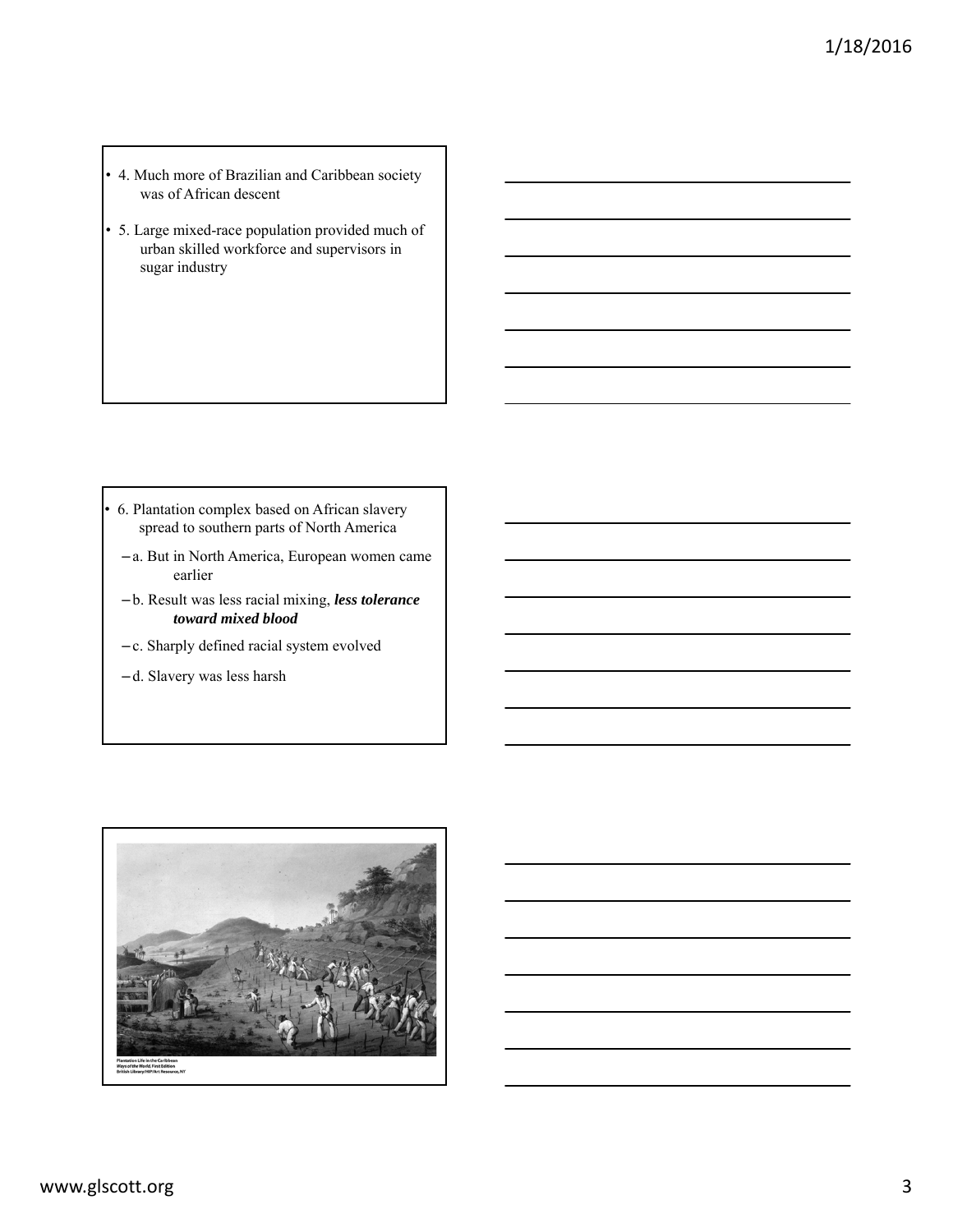#### *Connection*

The European conquest of the Americas increased global connections in all EXCEPT which of the following ways?

- a. It brought new crops and technologies to the Americas.
- b. Although no American crops spread beyond Europe to the rest of Eurasia and Africa, the European conquest did result in the adoption of several American crops in Western Europe.
- c. It resulted in the extensive mixing of indigenous American, African, and European peoples.
- d. It reshaped the world economy by providing Europeans with access to large amounts of silver.



## *Settler Colonies in North America*

• Because the British were the last of the European powers to establish a colonial presence in the Americas, they found that "only the dregs were left." Lands they acquired were regarded as the unpromising leftovers of the New World.